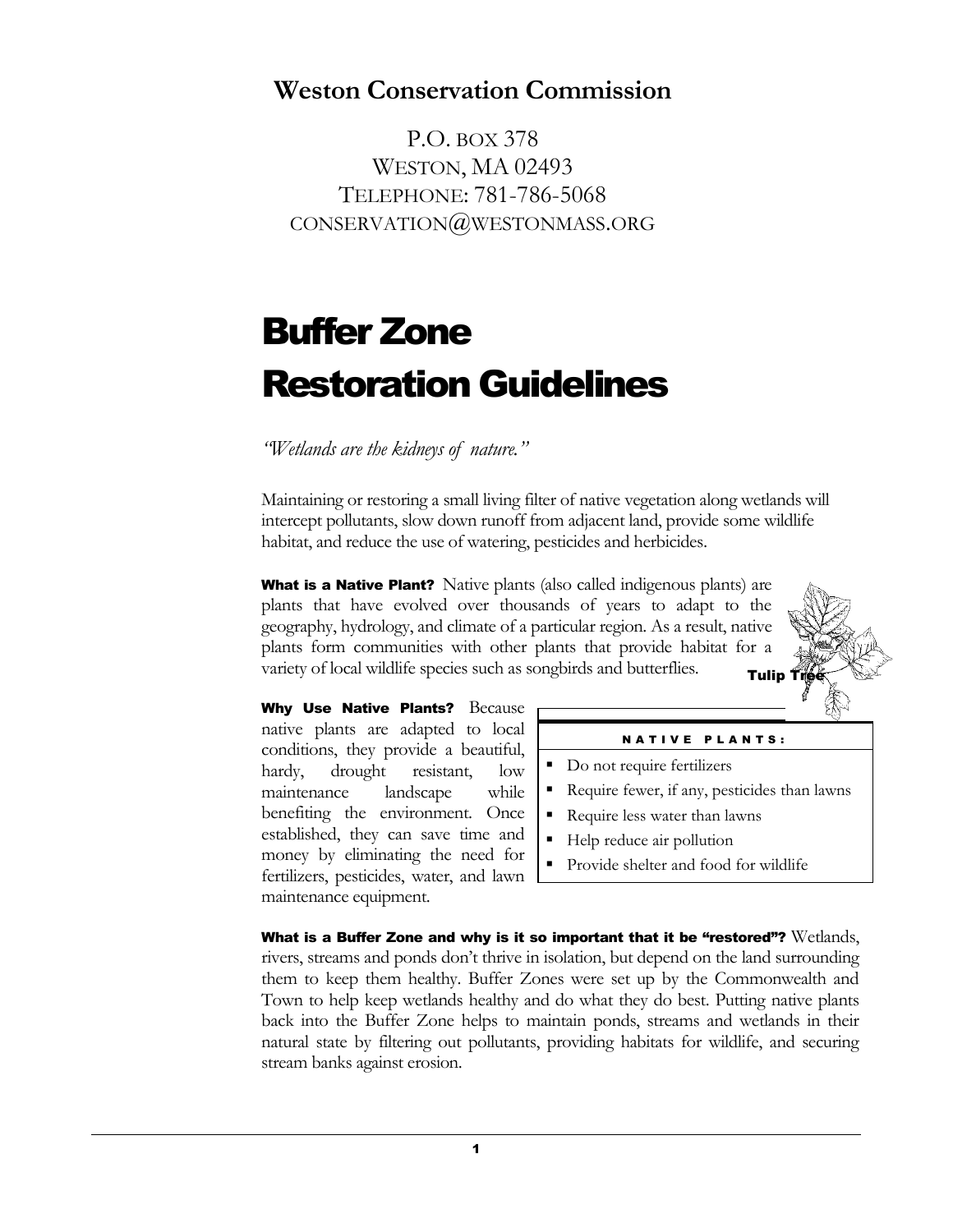#### WE STON CONSERVATION COMMISSION BUFFER ZONE RESTORATION GUIDELINES

# PUTTING A RESTORATION PLAN TOGETHER

### 1 - DETERMINE SIZE & LOCATION OF RESTORATION



A Buffer Zone doesn't have to look awful. It can be a place to enjoy, as this picture shows.

If restoration is a requirement of a Conservation Permit, please discuss the restoration location with the Conservation Administrator.

Generally, the Conservation Commission requires the landowner to restore an area at a ratio of 1:1 of altered area to native vegetation. For example, if a homeowner wishes to construct a 10x10' shed on existing lawn ten feet from the wetland edge, then the commission may allow the shed if the homeowner converts a 100 sq foot area of lawn to native plants.

#### PREFERRED RESTORATION LOCATIONS:

- Areas that abut existing native vegetation
- Lawn that exists within the 25-foot No Disturb Zone.

### 2 - CALCULATE THE NUMBER OF PLANTS NEEDED

### CATEGORIES OF PLANTS USED IN A RESTORATION:

- **Trees** are the top story that provides habitat for birds, shade for wetlands. Common native trees are Red Maple, Oaks, Sassafras.
- **Shrubs** are the middle story that feeds a variety of animals and prevents erosion. Common shrubs are witch hazel, viburnams, blueberries.
- **EXECUTE:** Herbaceous Plants are the lower story and include ferns, wildflowers, and groundcover.

The number of plants from each category (trees, shrubs and herbaceous plants) depends on the total square footage to be restored. The Commission's general rule requires plants from each category based on the total square footage:

- One (1) sapling, 6-8' tall, for every 150 square feet.
- One (1) shrub, at least 24" tall, for every 80 square feet.
- One (1) herbaceous or groundcover plant for every 25 square feet, **OR** a native plant seed mix at the recommended coverage rate.

Therefore if proposed area to be restored equals 300 square feet, the land owner should plant 2 saplings, 4 shrubs, and 12 ferns, wild flowers or groundcover.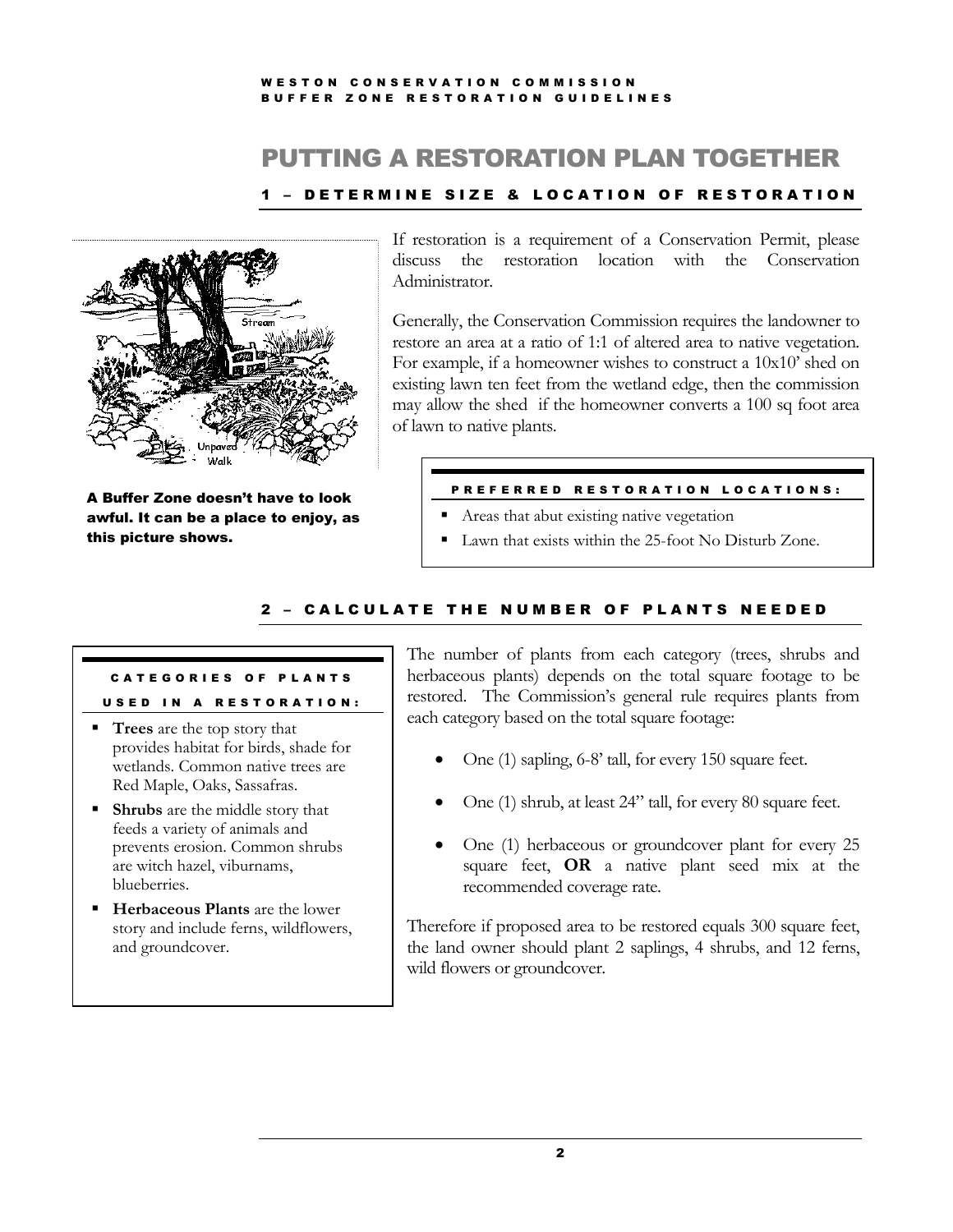#### WESTON CONSERVATION COMMISSION BUFFER ZONE RESTORATION GUIDELINES

#### 3 - SELECT THE TYPE OF NATIVE PLANTS



When selecting plants, keep in mind the amount of light and water the location gets as well as the type of soil. A sunny, dry location with sandy soil will need different plants from a shady, wet one with acid soil. Also keep in mind plants that provide natural foods for wildlife such as fruits, seeds, nuts, and nectar.

The way plants spread is another consideration. Native plants that are annuals spread their seeds and die. Perennials can also spread by seed dispersal, but some can multiply by sending out underground runners. A runner plant like hayscented fern can take over quickly. Witch hazel or Joe pye weed is much better behaved.

#### SUBMIT A PLAN

After selecting the plants, draw up a sketch plan at a scale of  $1'' = 10'$ . Show approximately where the plants will go. Put the plants in clumps in your restoration area rather than planting them equidistant from each other. Some plants, though, need more room than others.

Fill out the form in Appendix 4 and submit that, with your plan, to the Conservation office.

#### RESOURCES IN THE GUIDE:

- **Appendix 1** is a list of Internet Resources for how-to's.
- **Appendix 2** is a list of trees, shrubs and groundcover based on their moisture and light requirements.
- Appendix 3 has a list of local nurseries that sell native plants.
	- Vegetation should be planted in a "naturalistic manner" (i.e. clumping, mini-communities, etc.).

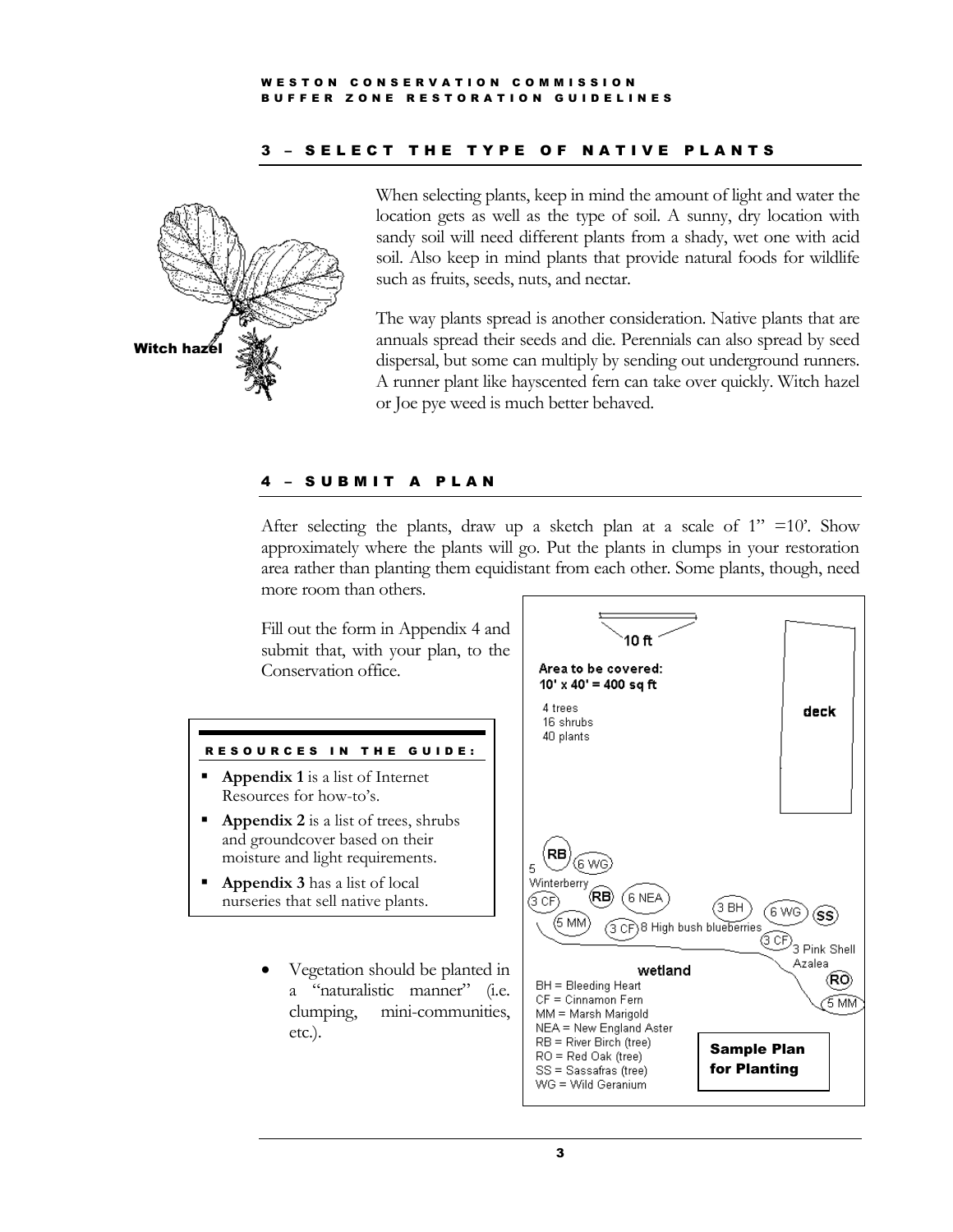# DOING THE WORK

### **- TIMES TO PLANT**

Planting is largely a late fall or early spring activity occurring at the beginning or end of the growing season. The growing season for Middlesex County goes from April 16 – October 18. Planting in hot, dry summer conditions may delay seed germination and plant growth, or require extensive watering.

As with any planting, watering may be necessary while the plants are becoming established, especially during a drought or heat wave. Watering seeded areas, however, is usually not mandatory as native species will usually germinate when conditions are most appropriate. Mulch of dead leaves or compost helps to retain moisture in the soil for a young transplant.

Fall plantings should be done before the first frost which occurs sometime around October 18. Shrubs and trees, however, may be planted up to November 15, weather permitting. It should be noted, however, that some plant species are ill-suited to fall plan

### 2 - REPLACING YOUR LAWN, IF NECESSARY

Proper soil preparation is the most important factor in the success of a native planting.

Use a sod cutter - which can be rented to remove sections of your existing lawn. Do not turn over the exposed soil. Disturbing the soil will expose weed seeds and encourage their growth. The weeds, especially non-native ones, will compete with new native seedlings for nutrients, water, and sunlight.

### PLANTING TREES AND SHRUBS



Native plants are installed the same way as any other potted or bare root stock by digging a hole large enough so it will not constrict root systems. Mulching is often necessary to ameliorate soil and moisture conditions and ensure successful seed germination and early growth. You will want to use proper tree planting procedures - to make sure the tree has the best chance for a long life.

- Dig the hole as deep as the root ball and twice as wide.
- Check to see if the soil around the hole is too hard if it is, loosen it up a bit with the shovel.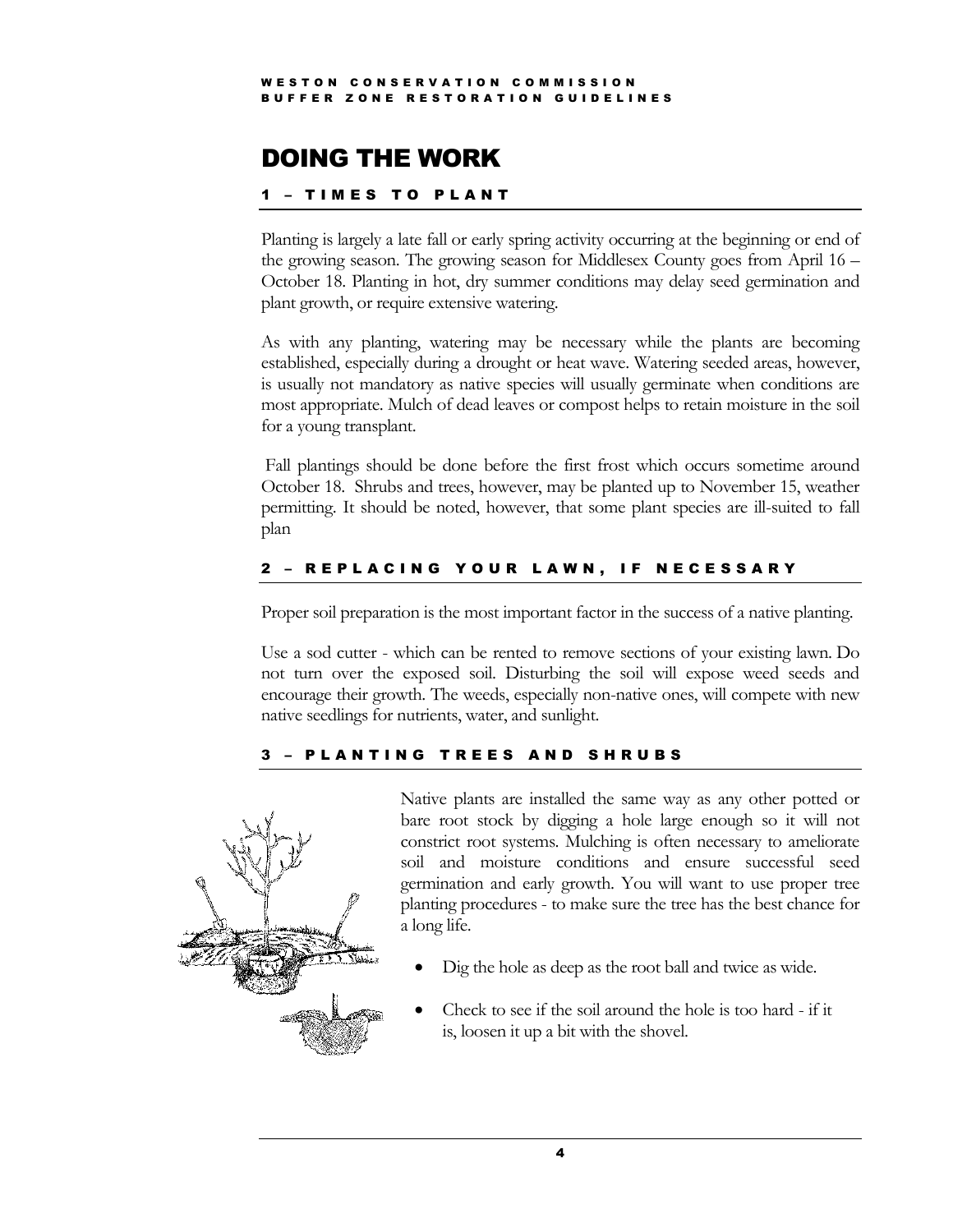#### W E S T O N C O N S E R V A T I O N C O M M I S S I O N B U F F E R Z O N E R E S T O R A T I O N G U I D E L I N E S



- Remove the container from the root ball. The roots are like the plant's blood vessels and they work best if they are not all twisted and knotted up, so you might need to straighten them out if they are circling around after having grown in the container.
- Place the tree in the hole, making sure the soil is at the same level on the tree as when the tree grew in the garden center. If your tree has burlap around the root ball, place the tree in the hole and then carefully untie the burlap. Leave the burlap lying in the bottom of the hole - this is okay - the burlap will simply turn into organic matter over a period of time.
- Fill in around the root ball with soil and pack the soil with your hands and feet to make sure that there are no air pockets.
- Make a little dam around the base of the plant as wide as the hole with left over soil or grass clumps to hold in the water.
- Place fine and coarse woody debris within the restored area. There should be logs, various sized branches, and even leaf litter placed in the area to provide these habitat features.

### **MONITORING OF RESTORED AREA**

Applications of fertilizers or pesticides should be avoided once the buffer is established. Maintenance should be limited to invasive species removal to maintain native plant diversity. It is the responsibility of the land owner to ensure that at least 75% of the surface area of the restoration area be re-established with native plants within two growing seasons. The landowner shall remove invasive species that grow within the restoration area. It is the land owner's responsibility to replace trees and shrubs that do not survive.



#### **Summary**

By choosing native plants suited to the site conditions, little maintenance, chemical fertilizers, herbicides, or additional watering will be necessary for the plants to thrive. This all adds up to time and cost savings as well as a healthier habitat for you and the wildlife that inhabit your yard.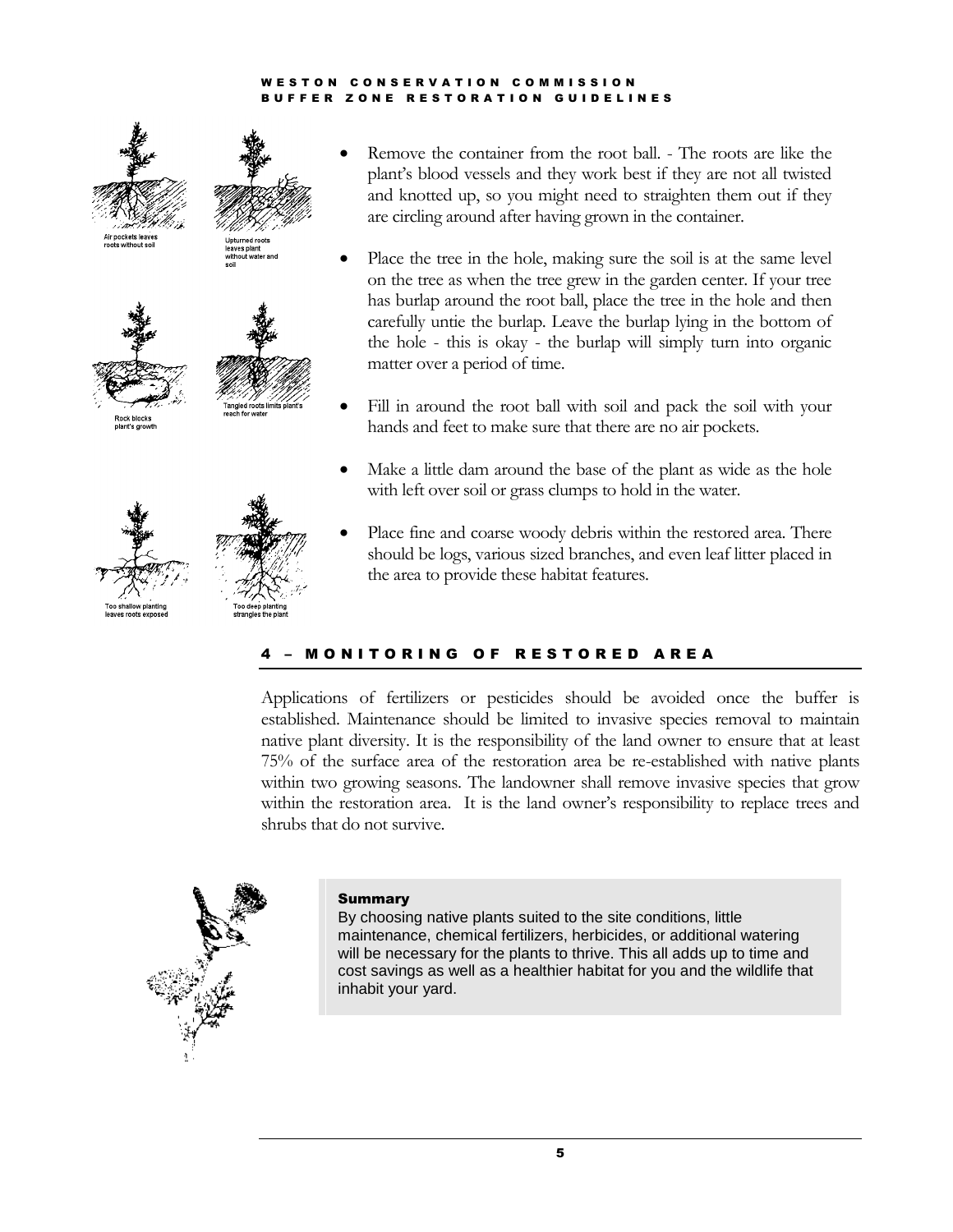WESTON CONSERVATION COMMISSION BUFFER ZONE RESTORATION GUIDELINES

# INTERNET REFERENCES

Choosing the Right Plant for Your Place - Check out these key [resources](http://www.newenglandwild.org/resources/conservation-news.html) to help identify plants for your home garden:

- **[Go Botany](http://www.newenglandwild.org/gobotany)** Learn about native species in New England and check other common garden plants to see which are native [https://gobotany.nativeplanttrust.org](https://gobotany.nativeplanttrust.org/)
- Where to Buy Native Plants See Native Plant Trust's ample selection of native plants on sale at Garden in the Woods and Nasami Farm Nursery, and browse our CSA and Plant Collections: [https://www.nativeplanttrust.org/for](https://www.nativeplanttrust.org/for-your-garden/buy-native-plants/)[your-garden/buy-native-plants/](https://www.nativeplanttrust.org/for-your-garden/buy-native-plants/)
- **[Invasive plants brochure](http://www.newenglandwild.org/resources/conservation-news.html)** Be sure not to plant [invasive species,](http://www.newenglandwild.org/conserve/controlling-invasives-orig/index) one of the chief threats to native plants. See: [https://www.nativeplanttrust.org/documents/321/Managing\\_Common\\_Inva](https://www.nativeplanttrust.org/documents/321/Managing_Common_Invasives_40519.pdf) sives 40519.pdf
- List of landscape designers who can assist you in your buffer zone restoration project (Select "MA" but leave the zip code blank): <https://www.ecolandscaping.org/member-directory/>



A buffer zone (between the 2 vertical lines) allows water to slow down and be filtered before it empties into the stream or wetland. This helps keep our groundwater and surface waters cleaner.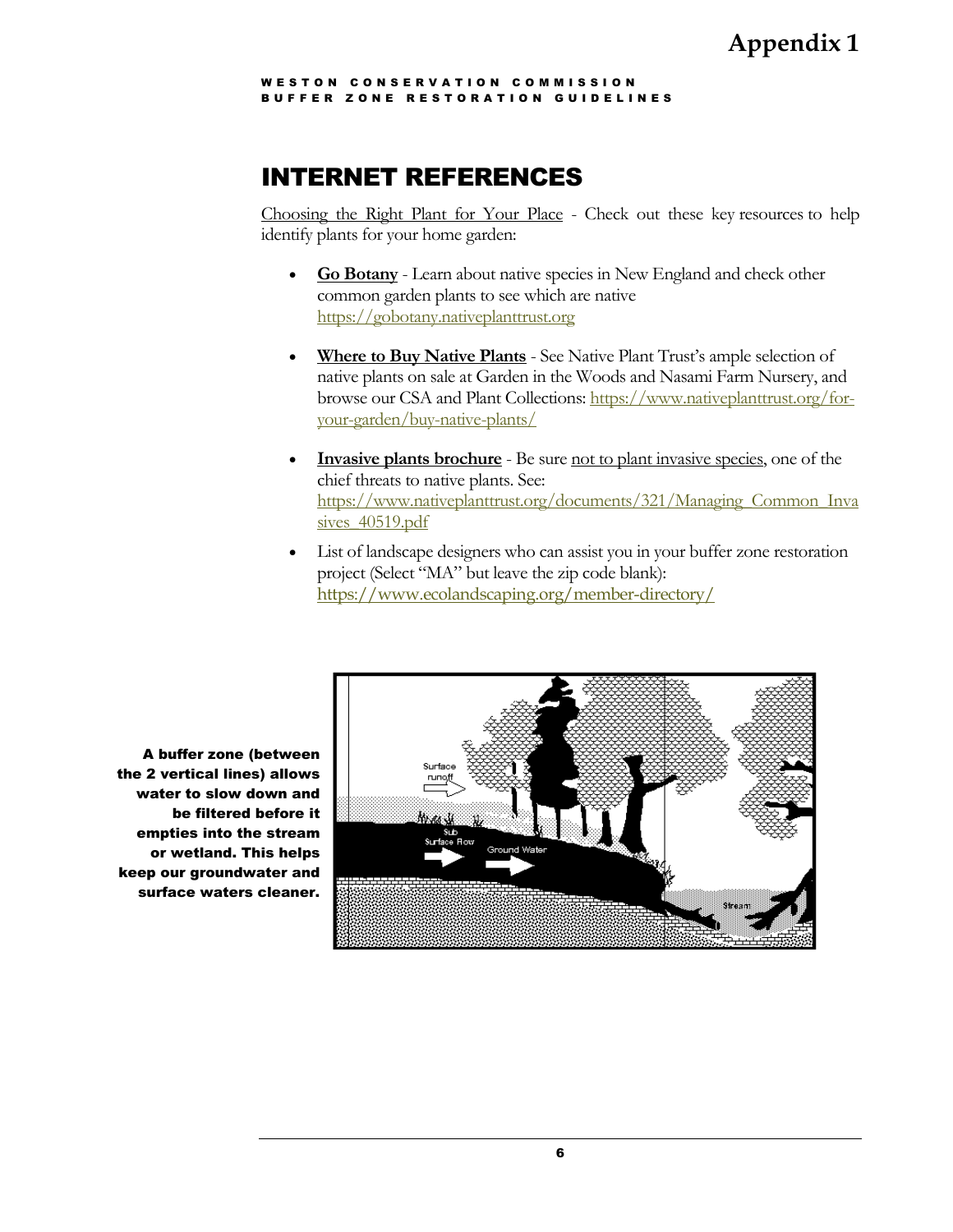#### WESTON CONSERVATION COMMISSION B U F F E R ZO N E R E S T O R A T I O N G U I D E L I N E S

# **Appendix 2**

# SUGGESTED NATIVE PLANTS

For a complete listing, please refer to New England Wildflower Society's native plant listing at: http://www.newfs.org

# Easy Plants for Dry Soils

### T R E E S

*Sassafras albidum* – Sassafras *Quercus Alba* – White Oak *Quercus rubra* – Northern Red Oak *Pinus strobus* – Eastern White Pine



### S H R U B S

Sassafras

*Amelanchier* species - **Serviceberry** *Cornus racemosa* - Gray Dogwood *Ilex glabra* - Inkberry Holly *Kalmia angustifolia* - Sheep Laurel *Myrica pensylvanica* - Morella carolinensis - Bayberry *Rhododendron vaseyi* - Pink-shell Azalea *Rosa virginiana* - Virginia Rose *Spiraea alba var latifolia* - Meadowsweet *Vaccinium angustifolium* - Lowbush Blueberry *Vaccinium pallidum* - Hillside Blueberry

### G R O U N D C O V E R A N D H E R B A C E O U S P L A N T S

*Antennaria* species - Pussy-toes *Aquilegia* species - Columbine *Asclepias tuberosa* - Butterfly Weed *Carex pensylvanica* - Pennsylvania Sedge *Gaultheria procumbens* - Wintergreen *Helianthus maximiliani* - Maximilian Sunflower

*Heuchera cultivars* - Alumroot, Coralbells *Houstonia caerulea* - Bluets, Quaker Ladies *Iris verna v. smalliana* - Clumping Dwarf Iris *Maianthemum canadense* - Canada Mayflower *Potentilla tridentata* - Three-toothed Cinquefoil *Rudbeckia fulgida v. sullivantii* - Black-eyed Susan *Ruellia humilis* - Wild Petunia *Schizachyrium scoparium* – Little Bluestem *Waldsteinia fragarioides* – Barren Strawberry

### **FERNS**

*Dennstaedtia punctilobula* - Hayscented Fern *Polystichum acrostichoides* – Christmas Fern

# Easy Plants for Moist Soils

### T R E E S

*Acer Rubrum* - Red Maple *Betula nigra* 'Heritage' - River Birch *Cercis canadensis* - Eastern Redbud *Liriodendron tulipifera* - Tulip Tree *Quercus rubra* - Red Oak *Quercus palustris* - Pin Oak



# S H R U B S

*Amelanchier canadensis* - Serviceberry *Clethra* spp. - Sweet Pepperbush *Cornus alternifolia* - Pagoda Dogwood *Hamamelis virginiana* - Common Witchhazel *Ilex verticillata* - Winterberry *Kalmia latifolia* - Mountain Laurel *Rhododendron vaseyi* - Pink-shell Azalea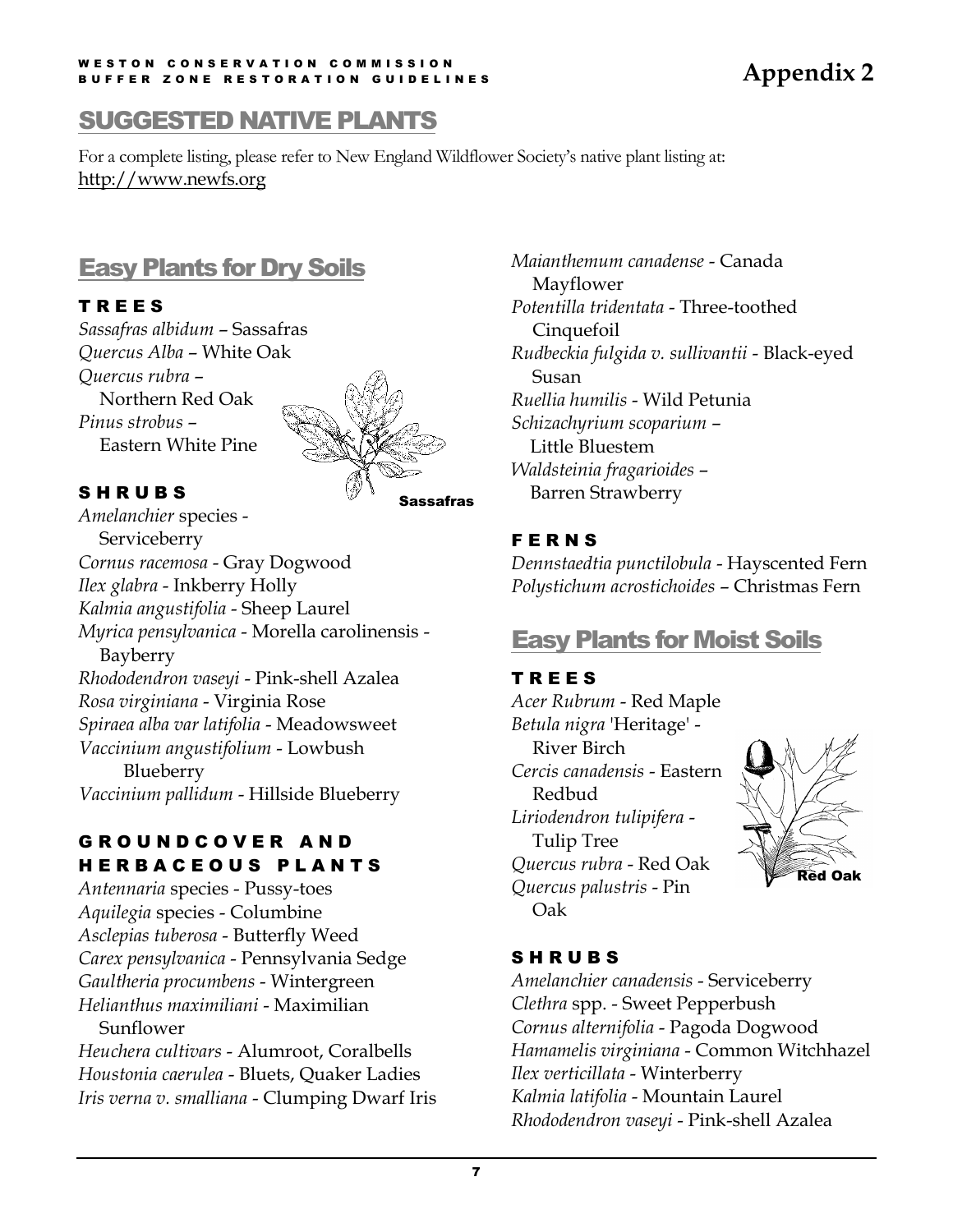#### WE STON CONSERVATION COMMISSION B U F F E R ZO N E R E S T O R A T I O N G U I D E L I N E S

*Sambucus canadensis* - Elderberry *Vaccinium corymbosum* - Highbush Blueberry *Viburnum dentatum* - Arrowwood *Viburnum nudum* - Witherod Viburnum

# G R O U N D C O V E R A N D H E R B A C E O U S P L A N T S

*Arisaema triphyllum* - Jack-in-the-Pulpit *Symphyotrichum novae-angliae* - New

England Aster

*Camassia leichtlinii* 'Blue Danube' - Camas Lily *Coreopsis tripteris* - Tall Coreopsis *Eupatorium* species - Joe-Pye Weed *Geranium maculatum* - Wild Geranium



*Lobelia cardinalis* -

Cardinal Flower

Jack-in-the-Pulpit

*Maianthemum - Smilacina stellatum* - Star Flower

*Parthenocissus quinquefolia* - Virginia Creeper

*Phlox divaricata* - Wood Phlox

*Podophyllum peltatum* - Mayapple

*Rudbeckia fulgida v. sullivantii* - Black-eyed Susan

*Stylophorum diphyllum* - Celandine Poppy *Trillium grandiflorum* - Showy Trillium *Uvularia sessilifolia 'Variegata'* - Wild Oat Lily

# **FERNS**

*Athyrium filix-femina* - Lady Fern *Matteuccia struthiopteris* - Ostrich Fern

# Easy Plants for Wet Soils

### T R E E S

*Platanus occidentalis* - American Sycamore *Quercus palustris -* Pin Oak *Acer Rubrum -* Red Maple *Fraxinus Pennsylvania* - Green Ash



### **SHRUBS**

*Aronia arbutifolia* - Red Chokeberry *Ilex glabra* - Inkberry Holly *Ilex verticillata* – Winterberry *Lindera benzoin* - Spicebush *Rhododendron viscosum -* Swamp Azalea *Vaccinium corymbosum* - Highbush Blueberry

### G R O U N D C O V E R A N D H E R B A C E O U S P L A N T S

*Asclepias incarnata* - Swamp Milkweed *Caltha palustris* - Marsh Marigold *Camassia species -* Camas Lily *Iris versicolor* - Blue Flag Iris *Liatris spicata* - Marsh Blazing Star *Lobelia cardinalis* - Cardinal Flower *Symplocarpus foetidus* - Skunk Cabbage

# **FERNS**

*Osmunda cinnamomea -* Cinnamon Fern *Osmunda claytoniana* - Interrupted Fern *Osmunda regalis* - Royal Fern



Cinnamon Fern Cinnamon Fern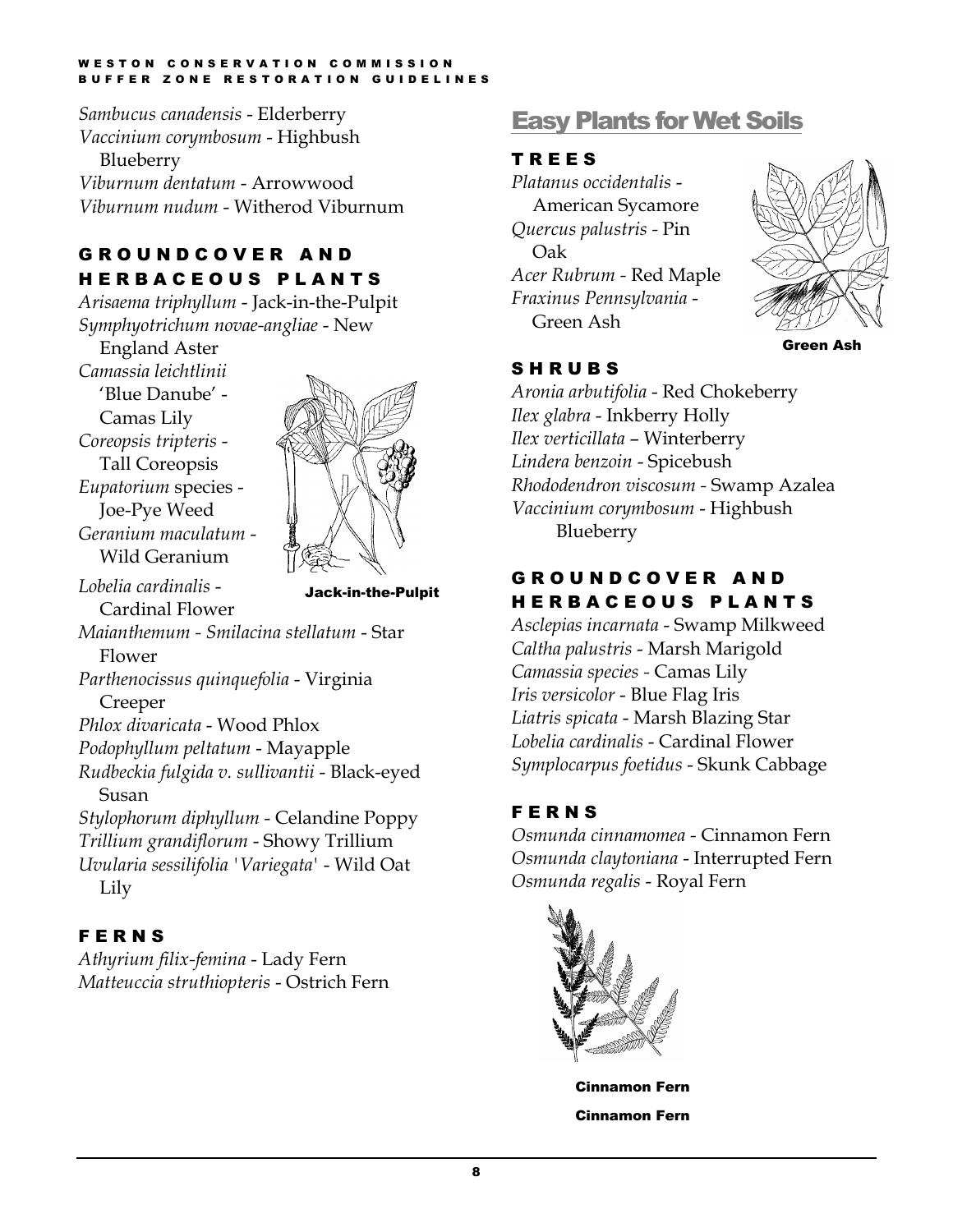# LOCAL NURSERIES THAT SELL NATIVE PLANTS

| <b>Bigelow Nurseries, Inc.</b><br>455 West Main Street - NOT Rte 20<br>P.O. Box 718<br>Northboro, MA 01532<br>Phone: 508-845-2143<br>FAX: 508-842-9245 | This is a semi-local nursery that has a standard variety of<br>native - and non-native plants.<br>http://www.bigelownurseries.com/                                                                                                                                                                                                                                                                                           |  |
|--------------------------------------------------------------------------------------------------------------------------------------------------------|------------------------------------------------------------------------------------------------------------------------------------------------------------------------------------------------------------------------------------------------------------------------------------------------------------------------------------------------------------------------------------------------------------------------------|--|
| <b>New England Wetland Plants,</b><br><b>Inc</b><br>820 West St.<br>Amherst, MA 01002<br>Phone: 413-548-8000<br>Fax: 413-549-4000                      | These are the experts in wetland plants and will answer<br>questions. They have seed mixes for a variety of<br>conditions. They will ship seed & plants, but they<br>encourage you to pick them up. About $1\frac{1}{2}$ hours from<br>Framingham.<br>http://www.newp.com/                                                                                                                                                   |  |
| <b>Native Plant Trust</b><br>180 Hemenway Road<br>Framingham, MA 01701<br>Phone: 508-877-7630<br>TTY: 508-877-6553                                     | Native Plant Trust runs 2 nurseries specializing in native<br>plants of all kinds. One is in Framingham at the Garden in<br>the Woods, the Trust's museum - and garden idea center<br>for wildflowers and other native plants. Their other<br>nursery, Nasami Farms, is in Whately, MA. If you want to<br>get creative this is the place for you.<br>https://www.nativeplanttrust.org/for-your-garden/buy-native-<br>plants/ |  |
| <b>Russell's Garden Center</b><br>397 Boston Post Rd - Rt. 20<br>Wayland, MA 01778<br>Phone: 508-358-2283<br>FAX: 508-358-2473                         | This is a semi-local nursery that has a standard variety of<br>native - and non-native plants. A treat to walk in the<br>greenhouses in winter.<br>http://www.russellsgardencenter.com/                                                                                                                                                                                                                                      |  |
| <b>Weston Nurseries of</b><br><b>Hopkinton, Inc.</b><br>93 East Main Street - Rte. 135<br>P.O. Box 186<br>Hopkinton, MA 01748<br>Phone: 508-435-3414   | This is also a semi-local nursery which does some of its<br>own hybridizing. It has a variety of native - and non-<br>native plants. http://www.westonnurseries.com/                                                                                                                                                                                                                                                         |  |